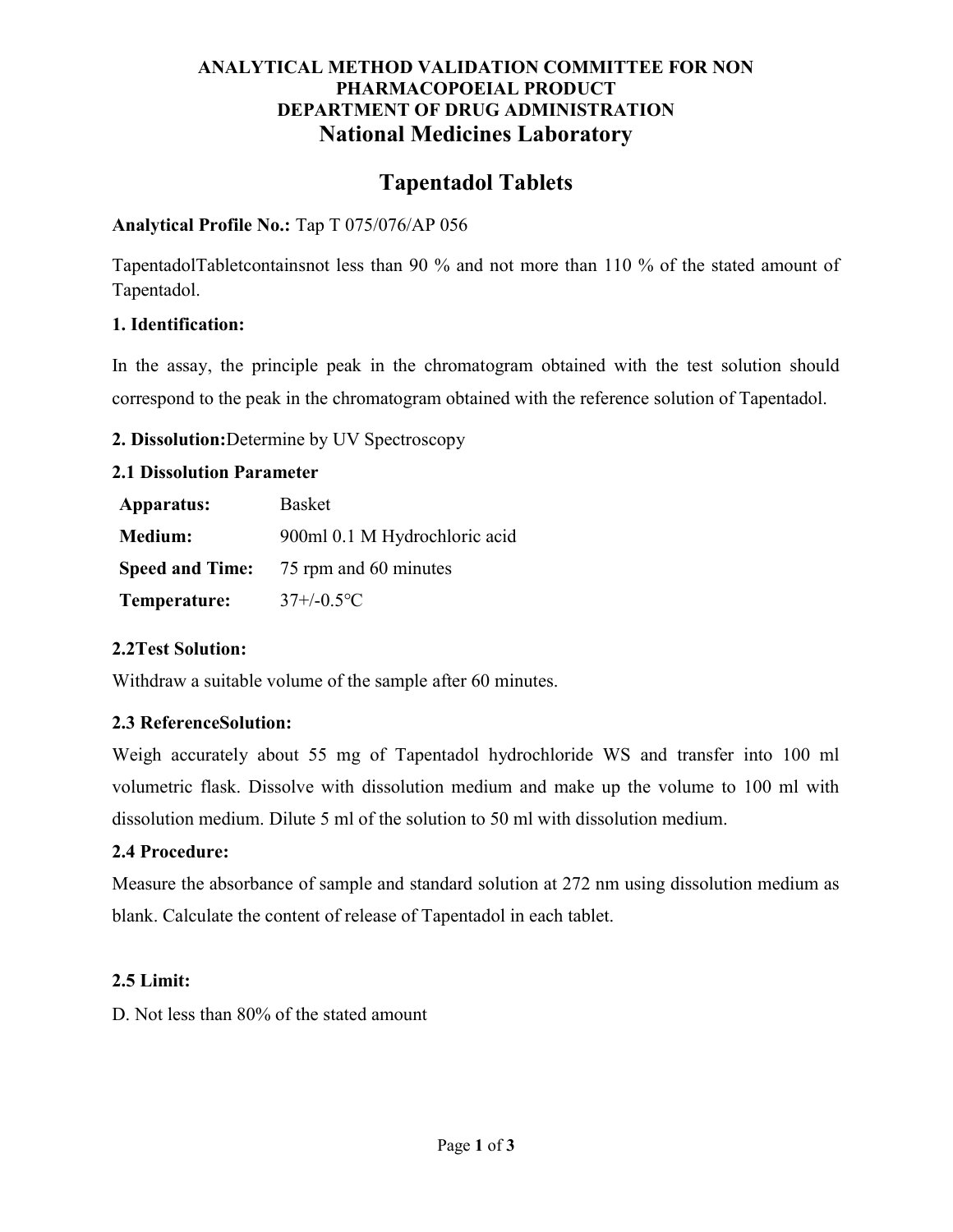# ANALYTICAL METHOD VALIDATION COMMITTEE FOR NON PHARMACOPOEIAL PRODUCT DEPARTMENT OF DRUG ADMINISTRATION National Medicines Laboratory

## 3. Assay:Determine by Liquid Chromatography

## 3.1Solvent Mixture:

Same as Mobile Phase.

## 3.2TestSolution:

Weigh individually 20 tablets and crush them to fine powder. Weighpowder eq. to 50 mg of Tapentadoland transfer into 100 ml volumetric flask. Add about 70 ml mobile phase and dissolve by sonicating for about 10 minutes,cool at room temperature and make up the volume to 100 ml with same solvent. Dilute 10 ml of this solution to 25 ml with mobile phase. Filter the resulting solution through 0.2 µm membrane filter paper.

# 3.3 Reference Solution:

Weigh accurately about 50 mg of Tapentadol hydrochloride WS and transfer into 100 ml volumetric flask. Dissolve with mobile phase by sonicating for about 10 minutes and make up the volume to 100 ml with mobile phase. Dilute 10 ml of the resulting solution to 25 ml with mobile phase. Filter the resulting solution through 0.2 µm membrane filter paper.

#### 3.4 Chromatographic system

| Column:                    | C8, $(150 \times 4.6 \text{ mm})$ , 5 µm |
|----------------------------|------------------------------------------|
| <b>Flow rate:</b>          | $2.0$ ml/min                             |
| <b>Injection volume:</b>   | $20 \mu l$                               |
| Wavelength:                | 215nm                                    |
| <b>Column temperature:</b> | Ambient                                  |
| Detector:                  |                                          |

# Mobile phase

Buffer solution: Dissolve 2.72 gm of potassium dihydrogen orthophosphate in 1000 ml of water, add 2 ml of triethylamine, and mix. Adjust the pH to 2.5 with orthophosphoric acid.

Mobile phase:Buffer:Methanol (80:20)